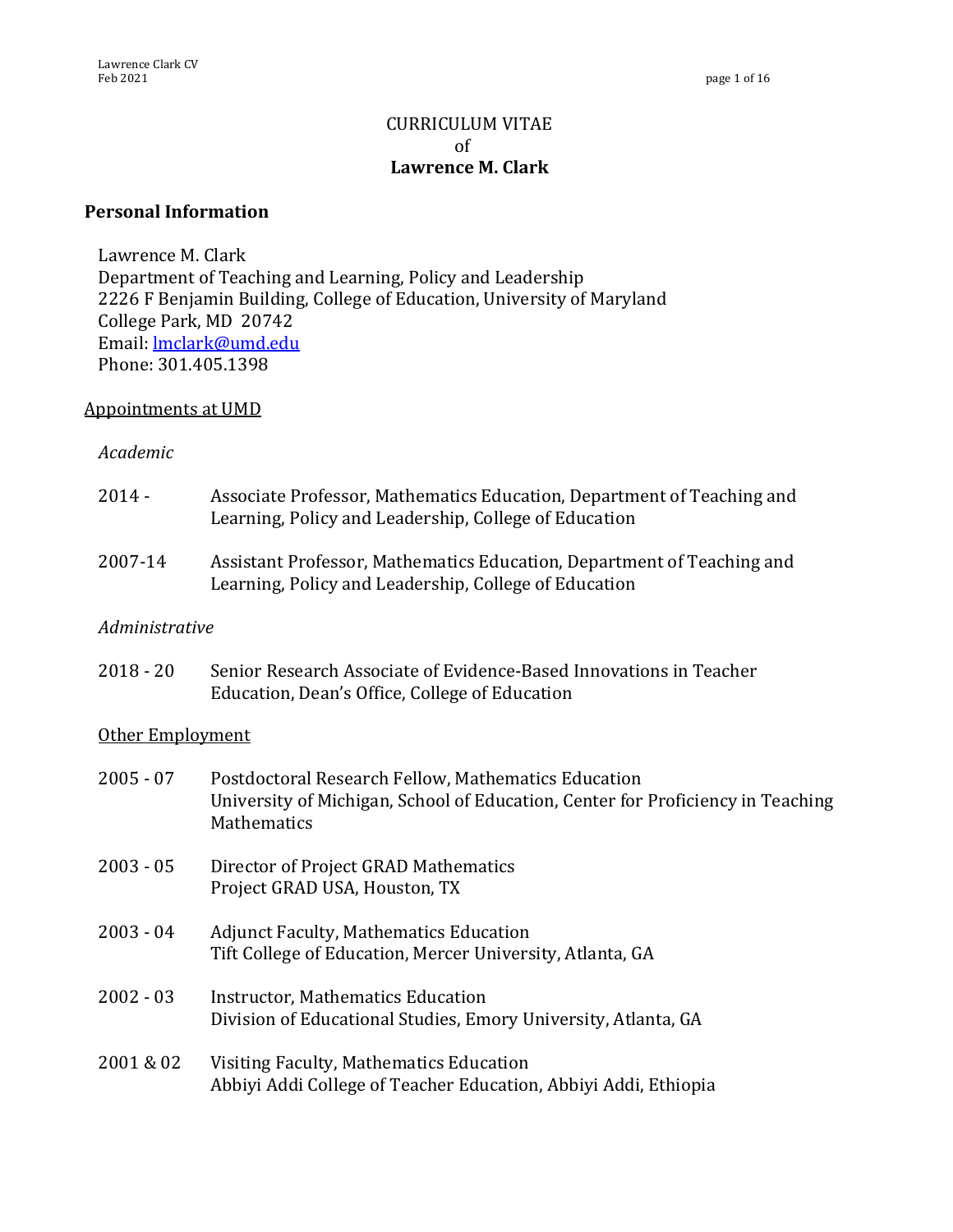- 1992 00 Middle School Mathematics Teacher Peachtree Middle School, Dekalb County School District, Decatur, GA
- 1990 92 Director of Youth Services Atlanta Urban League, Atlanta, GA

**Educational Background** 

2004 Ph.D., Educational Studies Emory University, Atlanta, GA 1998 M.Ed., Educational Studies Emory University, Atlanta, GA 1989 B.A., Mathematics Hampton University, Hampton, VA

# **Research, Scholarly, and/or Professional Activities**

### Chapters

#### *Books*

Clark, L., Goffney, I., & Ivy, K. (2018). From 'real world' math problems to 'their world' math problems: A mathematics teacher's journey towards establishing an equitable mathematics classroom. In D. White & A. Fernandes (Eds.) *Access and equity: Promoting high quality mathematics in grades 9-12.* Reston, VA: National Council of Teachers of Mathematics.

Chazan, D., Herbst, P., & Clark, L. (2016). Research on the teaching of mathematics: A call to theorize the role of society and schooling in mathematics instruction. In D. Gitomer & C. Bell (Eds.), *The Handbook of Research on Teaching*, 5th Edition. Washington, DC: American Education Research Association.

Clark, (2016). Anticipating the unexpected: Managing a dilemma during facilitation of a social justice task: A commentary on Herbal-Eisenmann's case. D. White, S. Crespo & M. Civil, M. (Eds). *Cases for mathematics teacher educators: Facilitating conversations about inequities in mathematics classrooms.* (pp. 421 – 426). Charlotte, NC: Information Age.

Clark, L., Johnson, W., & Chazan, D. (2009). Researching African American mathematics teachers of African American students: Conceptual and methodological considerations. In D. Martin (Ed.) Mathematics teaching, learning, and liberation in the lives of Black children, (pp. 75 - 102). New York: Routledge.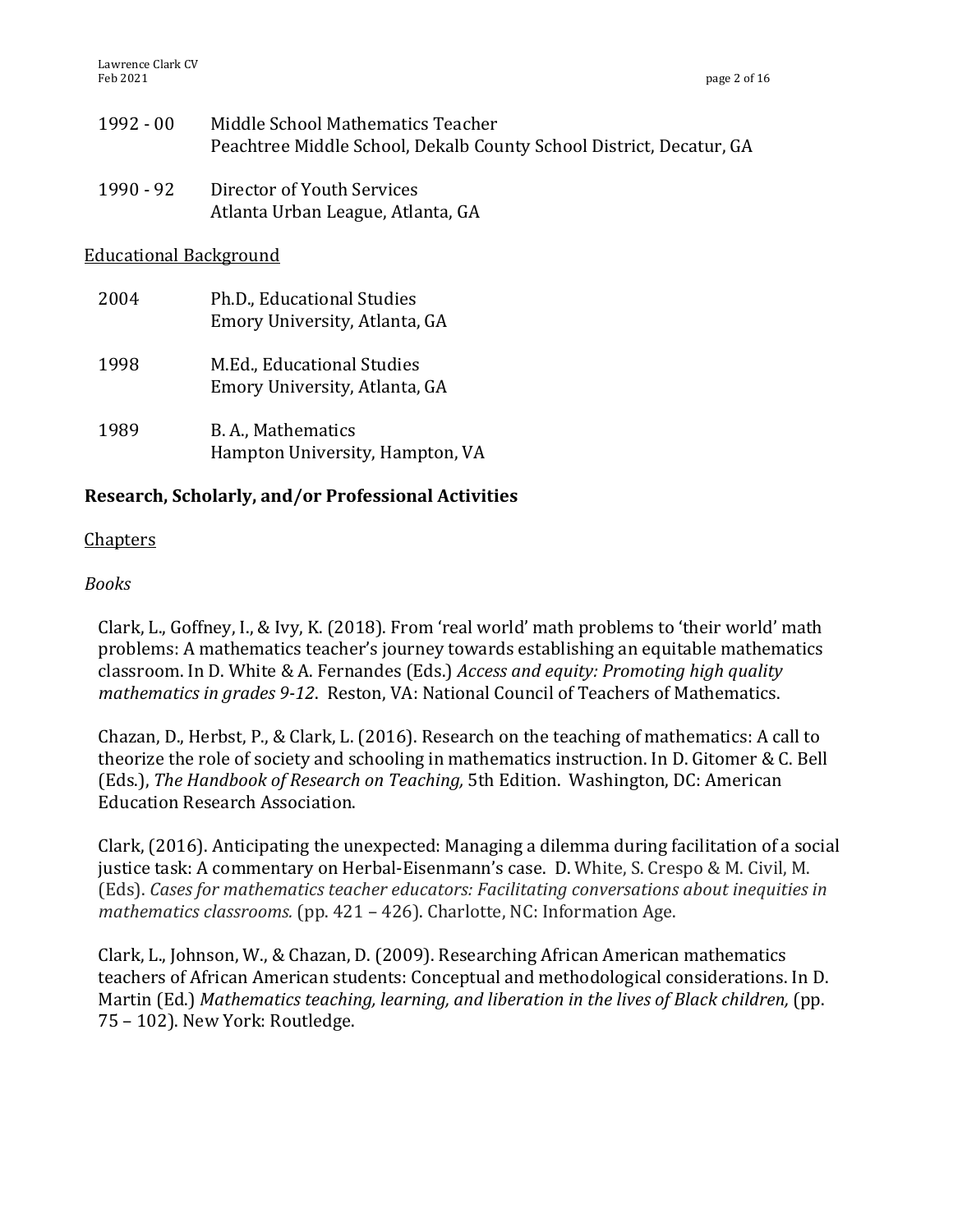Davis, J., Jones, T., & Clark, L. (2013). The case of a Black male mathematics teacher teaching in a unique urban(ized) context: Implications for recruiting Black male mathematics teachers. In C. Lewis & I. Toldson (Eds.) *Black male teachers: Diversifying the United States teacher workforce*, (pp. 77 - 93). Oxford, UK: Emerald Group Publishing Limited.

# Refereed Journals

# *Refereed Journal Articles*

Campbell, P., Nishiko, M., Smith, T., Clark, L., Conant, D., Rust, A., DePiper, J., Frank, T., Griffin, Choi, Y.  $(2014)$ . The relationship between teachers' mathematical content and pedagogical knowledge, teachers' perceptions, and student achievement. *Journal for Research in Mathematics Education.* 45(4), 419 - 430.

Clark, L., DePiper, J., Jones, T., Nishio, M., Campbell, P., Smith, T., Conant, D., Rust, A., & Griffin, M. (March 2014). Teacher characteristics associated with mathematics teachers' beliefs and awareness of their students' mathematics dispositions. *Journal for Research in Mathematics Education* 45(2), 246 - 260.

Chazan, D., Brantlinger, A., Clark, L. M., & Edwards, A. R. (2013). What mathematics education might learn from the work of well-respected African American mathematics teachers in urban schools. *Teachers College Record, 115*(2), 1 – 15.

Clark, L., Badertscher, E. M., & Napp, C. (2013). African American mathematics teachers as agents in their African American students' mathematics identity formation. Teachers College *Record,* 115(2), 1 – 36.

Clark, L., Jones Frank, T., & Davis, J. (2013). Conceptualizing the role of the African American mathematics teacher as a key figure in the African American education historical narrative. *Teachers College Record, 115*(2), 1-29.

Anthony, A., & Clark, L. (2011). Examining dilemmas of practice associated with integrating technology into mathematics instruction. *Urban Education* 46(6), 1300-1331.

Silver, E. A., Clark, L., Ghousseini, H., Strawhun, B., Charalamabous, C., & Sealy, J. (2007). Where is the mathematics? Examining teachers' mathematical learning opportunities in practice-based professional learning tasks. *Journal of Mathematics Teacher Education*, 10(4-6), 261-277.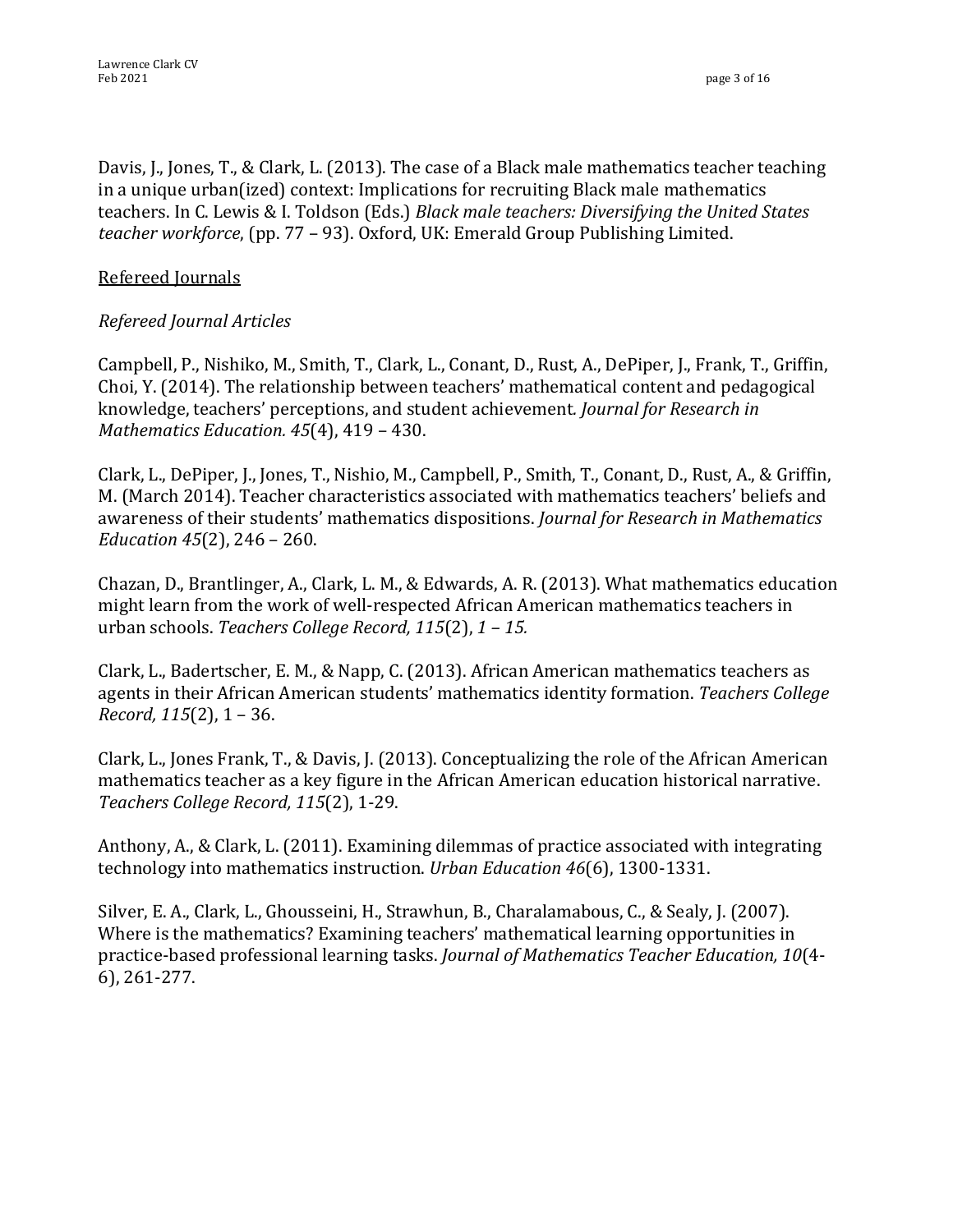### **Published Conference Proceedings**

## *Refereed Conference Proceedings*

Clark, L., Blake-O'Neal, Lue, K. (March 2021). *Preservice teachers' perceptions of depictions of mathematics teaching practice when enduring individual characteristics are introduced.* Psychology of Mathematics Education of North America: Proceedings of the PME-NA Annual Meeting.

Herbst, P., Boileau, N., Clark, L., & Chazan, D. (2017). *Directing focus and enabling inquiry* with representations of practice: Written cases, storyboards, and teacher education. Psychology of Mathematics Education of North America: Proceedings of the PME-NA Annual Meeting. Indianapolis, IL.

Clark, L. & Davis, J. (2009). An activity system analysis of mathematics teaching practice in an urban high school. Psychology of Mathematics Education of North America: Proceedings of the PME-NA Annual Meeting. Atlanta, GA.

#### Conferences, Workshops, and Talks

### *Invited Talks*

Clark, L. (2018, April). *Keynote address*. Calvert County Schools STEM/Math & Science Teacher of the Year Awards, Sponsored by Southern Maryland Electric Cooperative - SMECO

Clark, L. (2018, March). *Grow your own educator preparation: Lessons learned from two university* - *school district partnerships*. Washington University in St. Louis, St. Louis, MO.

Clark, L. (2016, April). *The power of students' perceptions of their mathematical ability.* Invited presenter at the annual meeting of the National Council of Teachers of Mathematics (NCTM), San Francisco, CA.

Clark, L. (2016, February). *Observing practices that support learners' identity development and participation in mathematics classrooms.* Invited presenter  $(w / \text{I} \text{mani} \text{ Masters-Goffney})$ at the annual workshop of the Mathematical Sciences Research Institute Critical Issues In Mathematics Education, Berkeley, California.

Clark, L. (2014, March). *Preparing teacher candidates for CCSS in mathematics: Implications for teacher education programs, pedagogy and practice.* Invited panelist at the annual meeting of the Association of American Colleges of Teacher Education (AACTE), Indianapolis, Indiana.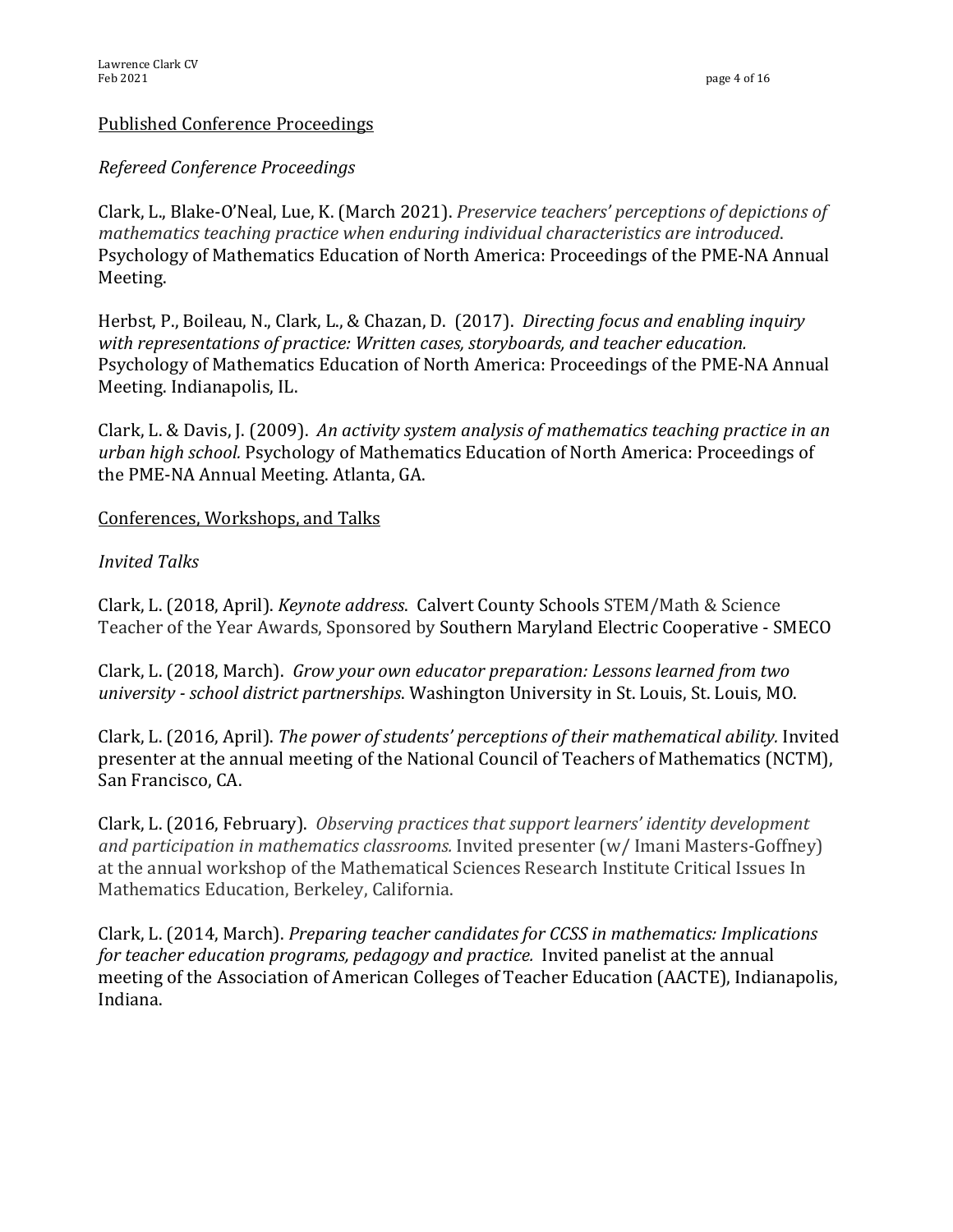Clark, L. (2012, March). *Cultivating your students' mathematical dispositions: Insights from* research. Presentation at the Maryland Institute for Minority Achievement and Urban Education (MIMAUE) Conference, Helping Mathematics Teachers Become Culturally Relevant Educators: New Tools for a New Generation-Conference II. University of Maryland, College Park, MD.

Clark, L. (2009, August). *Supporting secondary mathematics teacher preparation in Ethiopia*. Panel contributor at the Tigray Development Association 25<sup>th</sup> Anniversary Symposium. Howard University, Washington, DC.

Clark, L. (2002, July). *Inquiry learning in the mathematics classroom*. Presentation to faculty of the Abbiyi Addi College of Teacher Education, Abbiyi Addi, Ethiopia.

# *Refereed Talks*

Clark, L. & Brown, S.T. (2018, March). *Mathletics* - *A* summer enrichment camp for middle school students at the intersection of mathematics, statistics, and athletics. Presentation at the Understanding Interventions that Broaden Participation in Science Careers  $(10<sup>th</sup>$  annual conference), Baltimore, MD.

Clark L. (2017, September). Directing focus and enabling inquiry with representations of practice: written cases, storyboards, and teacher education. Presenter (w/ Patricio Herbt & Nicolas Bolieau) at the annual meeting of the North American Chapter of the International Group for the Psychology of Mathematics Education (PME-NA), Indianapolis, IN.

Clark, L. (2014, February). *Using rich media to infuse a practice-based orientation throughout our university-based teacher education programs.* Presentation (w/D. Chazan, E. Alibegovic, K. Bieda, S. Crespo, & P. Herbst at the annual meeting of the Association of Mathematics Teacher Educators, Irvine, California.

Clark, L. (2013, October). *Teacher knowledge that connects to student achievement*. Session presentation  $(w/$  P. Campbell and A. Rust) at the annual regional meeting of the National Council of Teachers of Mathematics, Baltimore, MD.

Edwards, A, Clark, L., *Jones, T., & Tseng, N.* (2011, January) *The development, use, and facilitation of equity cases in mathematics teacher education.* Presentation at the Annual Meeting of the Association of Mathematics Teacher Educators, Irvine, CA.

Campbell, P., Smith, T., Clark, L., Nishio, M., *Conant, D., Rust, A., DePiper, J., & Jones, T.* (2011, January). *Assessing teachers' knowledge of mathematical and pedagogical content: findings* and *implications*. Presentation at the Annual Meeting of the Association of Mathematics Teacher Educators, Irvine, CA.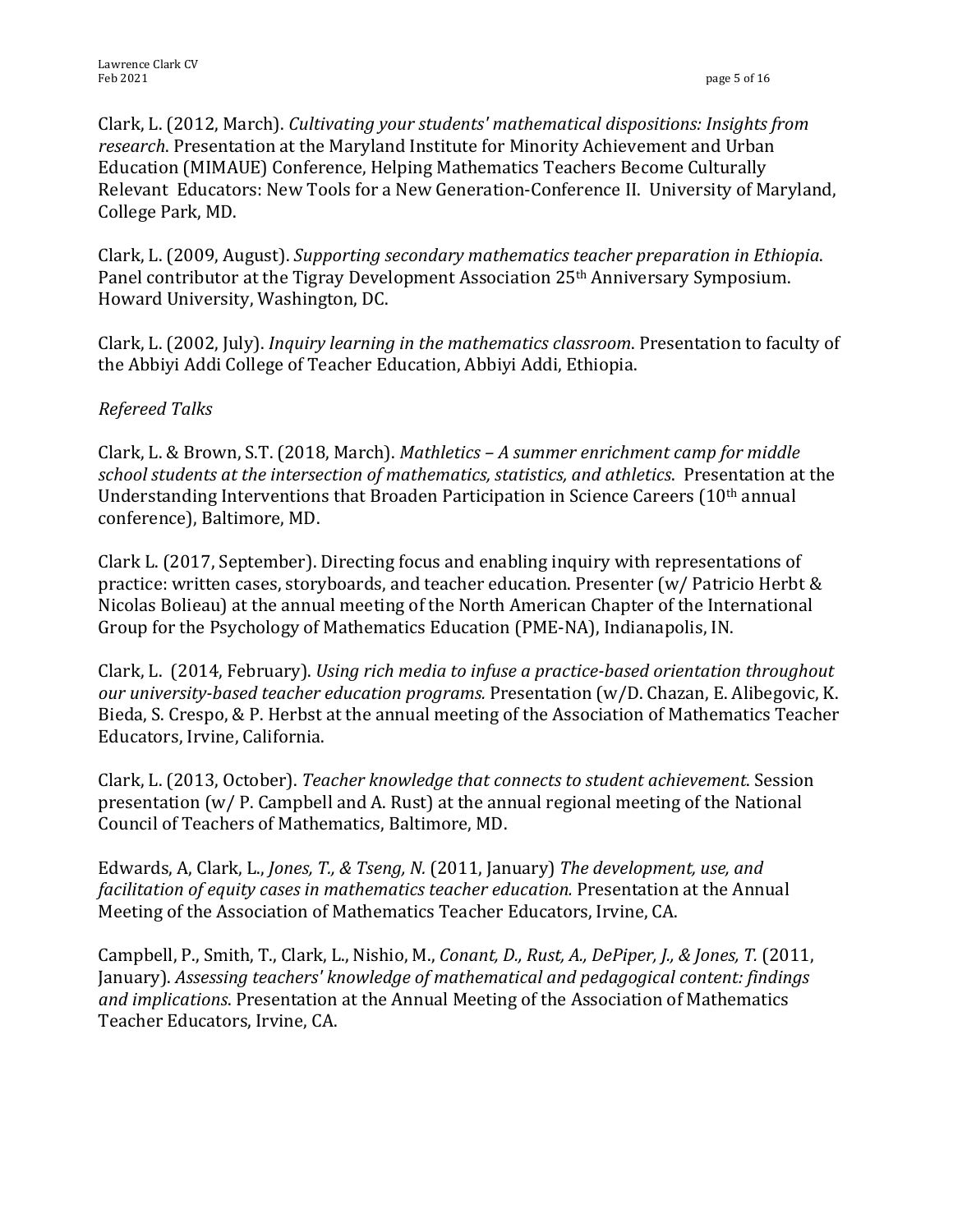Clark, L. & Edwards, A. (2010, April). *Learning from African-American teachers of African-*American students in high-stakes testing environments. Presentation at the Benjamin Banneker Association Symposium at the National Council of Teachers of Mathematics Annual Meeting, San Diego, CA.

Clark, L. & *Davis, J.* (2009, September). *An activity system analysis of mathematics teaching practice in an urban high school*. Paper presentation at the Annual Meeting of the Psychology of Mathematics Education of North America, Atlanta, GA.

Chazan, D., Clark, L., Sela, H., Gonzales, G., Weiss, M. (2009, April). *Classroom animations as tools* to deepen secondary preservice teachers' mathematical knowledge for teaching. Contribution to working session titled 'Affordances of Animations for Secondary Mathematics Teacher Education' at the annual meeting of the National Council of Teachers of Mathematics, Washington, DC.

Clark, L. (2009, April). *Knowledge of students' mathematics identity formation: An argument for inclusion in mathematics teacher knowledge discourse*. Paper presentation at the Annual Meeting of the American Educational Research Association, San Diego, CA.

Ball Anthony, A. & Clark, L. (2008, March). *System influences on mathematics teachers' technology integration practices*. Paper presentation at the Annual Meeting of the American Educational Research Association, New York, NY.

Clark, L., Napp, C. & Badertscher, E. (2008, March). *African American teachers assisting their* students in becoming intentional learners of mathematics. Paper presentation at the Annual Meeting for the American Educational Research Association New York, NY, March.

Clark, L. (2008, April). *A study of laptop use in math classrooms in a low-performing middle* school. Paper presentation at the Research Presession of the National Council of Teachers of Mathematics Annual Meeting Salt Lake City, UT.

Clark, L, (2007, April). *Teachers' preparation for creating learner-centered mathematics environments: The case of Ethiopia*. Annual meeting of the American Educational Research Association, Poster session, Chicago, IL.

Silver, E., Clark, L., *Charalambos, C., & Sealy, J.* (2007, April). *Show me the mathematics: Opportunities to learn mathematics in practice-based professional development.* Paper presentation at the annual meeting of the American Educational Research Association, (Chicago, IL.

Mills, M., Gosen, D., Devine, G., Clark, L., Silver, E., *Sealy, J.*, & Gilbert, M. (2007, March). Assessment with a focus on student learning: Using protocols to support the use of data to plan *instruction*. Presentation at the annual meeting of the National Council of Supervisors of Mathematics Annual Conference, Symposium, Atlanta, GA.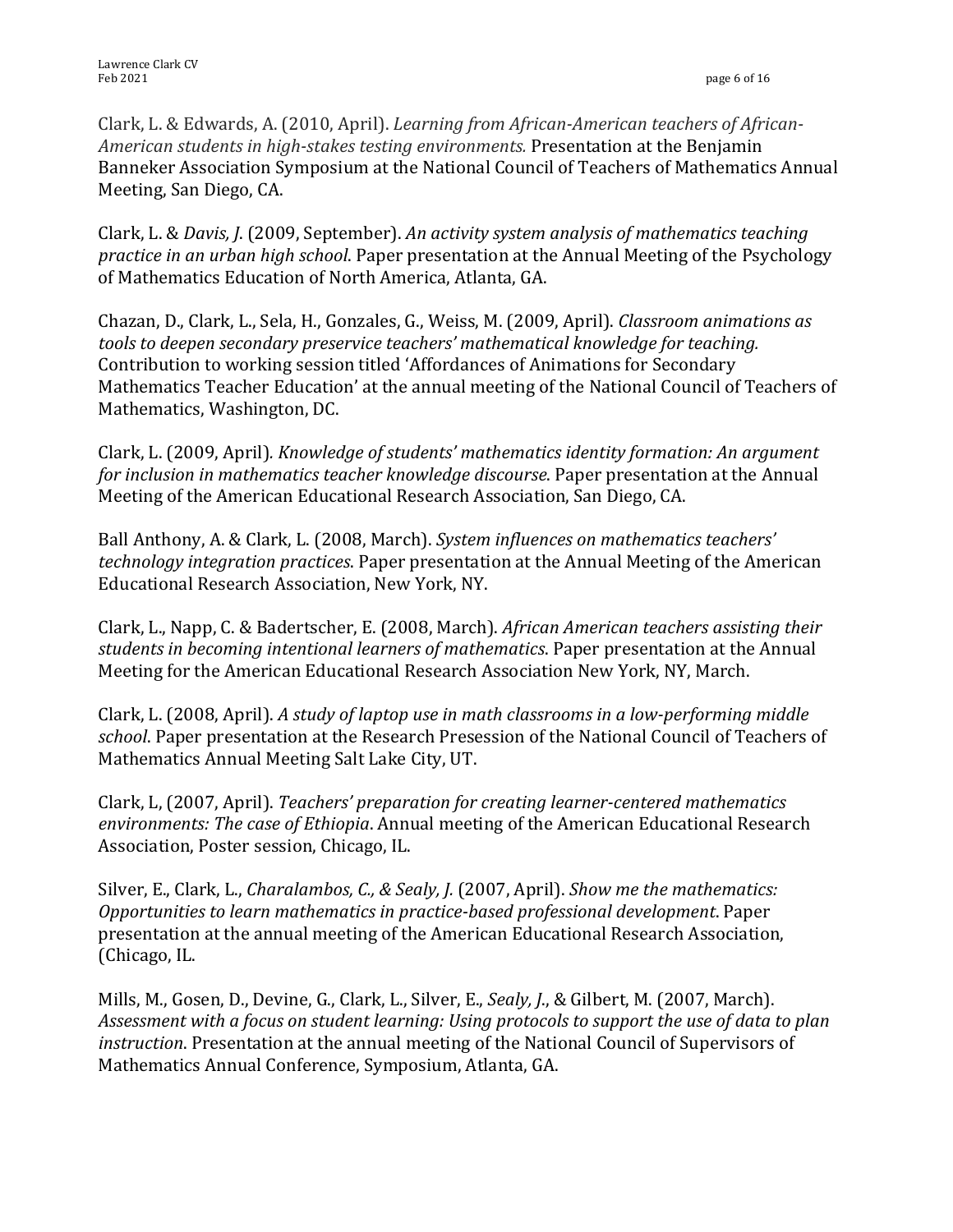Silver, E., Clark, L., Castro, A., Mills, V., Ghousseini, H., & Charalambous, C. (2007, January). *Integrating case analysis and lesson study in mathematics teacher professional development: A conceptual and empirical analysis of design and efficacy.* Paper presentation at the annual meeting of the American Education Research Association, San Francisco, CA.

Clark, L. Ghousseini, H., & Charalambous, C. (2007, January). *How can practice-based* professional development help teachers learn mathematics? A conceptual and empirical *exploration.* Presentation at the annual meeting of the Association of Mathematics Teacher Educators, Irvine, CA.

Silver, E., Mills, V., Clark, L., Ghousseini, H., Devine, G. (2006, April). *Moving beyond implementation: Challenges and possibilities.* Paper presentation at the annual meeting of the National Council of Supervisors of Mathematics, Paper presentation, St. Louis, MO.

# *Refereed Posters*

Campbell, P., Smith, T., Clark, L., Nishio, M., Conant, D., Rust, A., DePiper, J., & Jones, T. (2012, April). The relationship between mathematical content and pedagogical knowledge and *teacher characteristics*. Structured poster session at the Annual Meeting of the American Educational Research Association, Vancouver, BC.

Clark, L., DePiper, J., Jones, T. Smith, T., Campbell, P., Nishio, M., Conant, D., Rust, A., & Griffin, M. (2012, April). Teacher variables associated with teachers' beliefs and awareness of their students' mathematics dispositions. Structured poster session at the Annual Meeting of the American Educational Research Association, Vancouver, BC.

Clark, L., Davis, J., Jones, T., Brantlinger, A., Chazan, D., Edwards, A., Marshall, A., & Leavitt, D. (2010, May). *Knowledge of teachers' mathematics identity formation and development.* Contribution to poster session titled 'Narratives and practices of African American mathematics teachers in contemporary schooling contexts' at the Annual Meeting of the American Education Research Association, Denver, CO.

Clark, L. (2009, April). *Classroom animations as tools to deepen secondary preservice teachers' mathematical knowledge for teaching*. Structured poster session at the Annual Meeting of the American Educational Research Association, San Diego, CA.

Clark, L. (2007, September). *Ongoing professional development in mathematics: Results of a proof-of-concept project.* Poster session at the annual meeting of the National Science Foundation DRK-12 Principal Investigators' Conference, Poster session, Crystal City.

Clark, L. (2006, May). *Ongoing professional development in mathematics* – *A proof of concept project.* Poster session at the National Science Foundation Teacher Professional Continuum Principal Investigators' Conference, Reston, VA.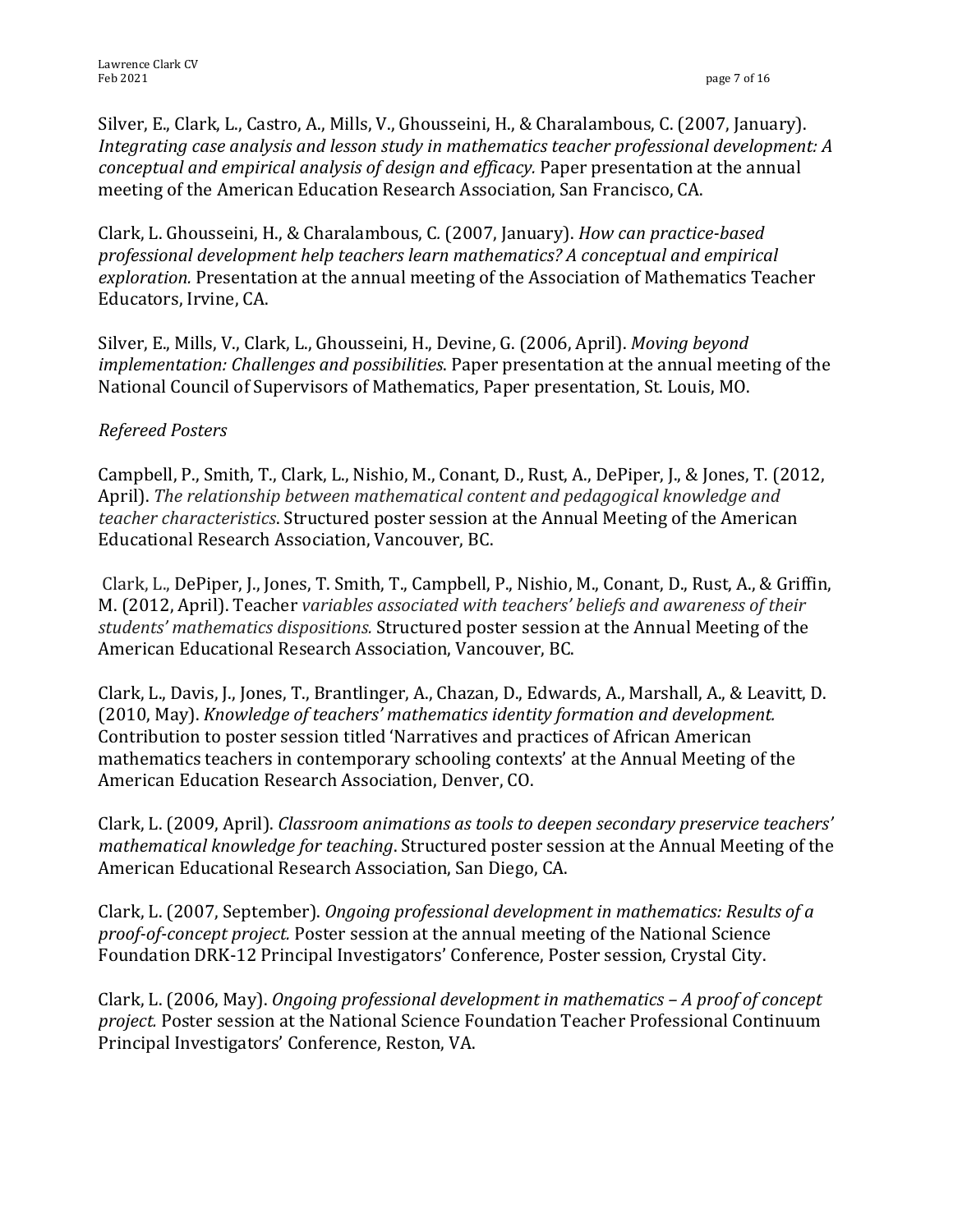Clark, L. (2006, January). *Factors associated with mathematics instructional practices in an* urban setting. Poster session at the National Science Foundation Centers for Learning and Teaching Principal Investigators' Conference, Washington, DC.

# Professional and Extension Publications

# *Reports and Non-Refereed Monographs*

Miller, J., Bill, K., & Clark, L. (2021). *The teaching internship: How much time is "enough" time?*, Issues Brief #1. Report prepared for the Maryland PDS 2025 Project, University of Maryland.

Bill, K., Miller, J., & Clark, L. (2020). *Building a teacher career ladder through collaboration*, Issues Brief #2, Report prepared for the Maryland PDS 2025 Project at the University of Maryland, College of Education.

Campbell, P., Smith, T., Clark, L., Nishio, M., Conant, D., Rust, A., DePiper, J., & Jones, T. (2016). Teachers' Mathematical Knowledge, Perceptions about Mathematics Teaching and Learning, and Professional Qualifications: Impact on Students' Mathematics Achievement (Baltimore City Public Schools), Evaluation Report, College Park, MD: Center for Mathematics Education.

Campbell, P., Smith, T., Clark, L., Nishio, M., Conant, D., Rust, A., DePiper, J., & Jones, T. (2016). Teachers' Mathematical Knowledge, Perceptions about Mathematics Teaching and Learning, and Professional Qualifications: Impact on Students' Mathematics Achievement (State of Delaware), Evaluation Report, College Park, MD: Center for Mathematics Education.

Campbell, P., Smith, T., Clark, L., Nishio, M., Conant, D., Rust, A., DePiper, J., & Jones, T. (2016). Teachers' Mathematical Knowledge, Perceptions about Mathematics Teaching and Learning, and Professional Qualifications: Impact on Students' Mathematics Achievement (State of Maryland), Evaluation Report, College Park, MD: Center for Mathematics Education.

Campbell, P., Smith, T., Clark, L., Nishio, M., Conant, D., Rust, A., DePiper, J., & Jones, T. (2016). Teachers' Mathematical Knowledge, Perceptions about Mathematics Teaching and Learning, and Professional Qualifications: Impact on Students' Mathematics Achievement (State of Pennsylvania), Evaluation Report, College Park, MD: Center for Mathematics Education.

# *Refereed Extension Publications*

Silver, E. A., Clark, L., *Gosen, D.*, & Mills, V. (2008). Using narrative cases in mathematics teacher professional development: Strategic selection and facilitation issues. In M. S. Smith & S. Friel (Eds.), *Cases in mathematics teacher education: Tools for developing knowledge needed for teaching [AMTE Monograph Series No. 4]* (pp. 89 – 92). San Diego: Association of Mathematics Teacher Educators.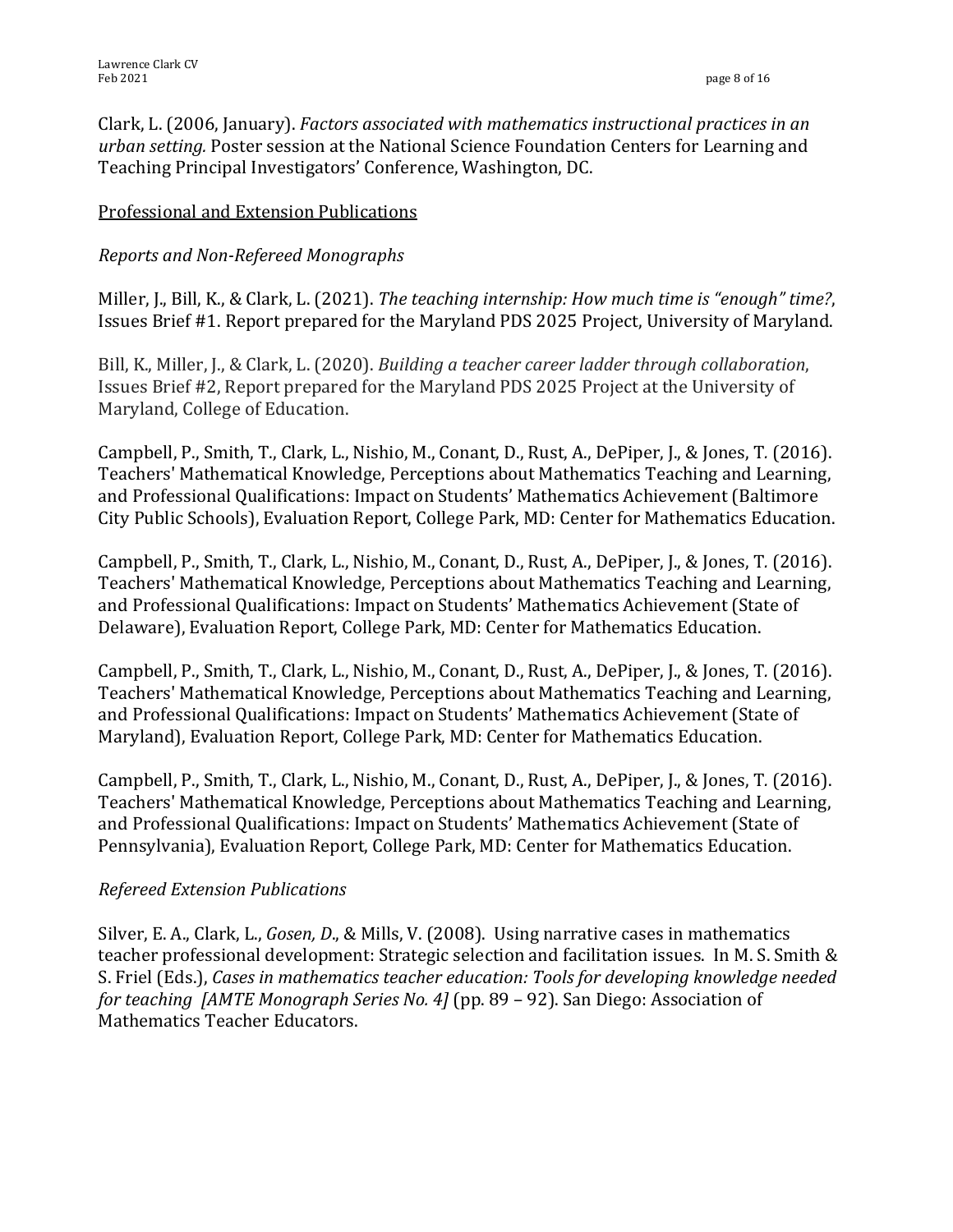#### **Completed Creative Works**

#### *Production – Film, Video, and Multimedia*

Producing suite of animations illustrating the importance of teachers' awareness of students' mathematical dispositions and the role of race and class in teachers' messages to students (one animation completed and in use).

#### Sponsored Research and Programs - Administered by the Office of Research Administration

*Grants (in Principal Investigator role)*

#### 2019 - *Maryland PDS 2025 Project*

The **Maryland PDS 2025 Project** focuses on components of Maryland Professional Development Schools (PDS) to support the evolution of Maryland PDS to more vibrant hubs of professional learning for prospective, new, and experienced teachers. The Maryland PDS 2025 Project is a collaborative effort between Montgomery County Public Schools, Prince George's County Public Schools and their respective employee organizations.

## Funding Source: Maryland State Department of Education, Teacher Collaborative Grant Program

*Award*: \$2,332,138

#### 2019 - *Maryland Sports Data Analytics Project (formerly 'Mathletics')*

*The Maryland Sports Data Analytics Project* is designed to immerse middle grades youth in the rapidly growing world of sports data analytics and build their knowledge of statistical concepts and the data science process. The program is particularly focused on engaging African American and Latinx youth in an effort to deepen their STEM knowledge and introduce them to STEM fields. In partnership with Coppin State University (CSU), the project consists of activities led by faculty from UMCP and Coppin, local teachers and UMD and CSU undergraduate students majoring in a STEM field.

#### *Funding Source:* National Science Foundation, AISL & iTEST Programs

*Award*: \$1,710,680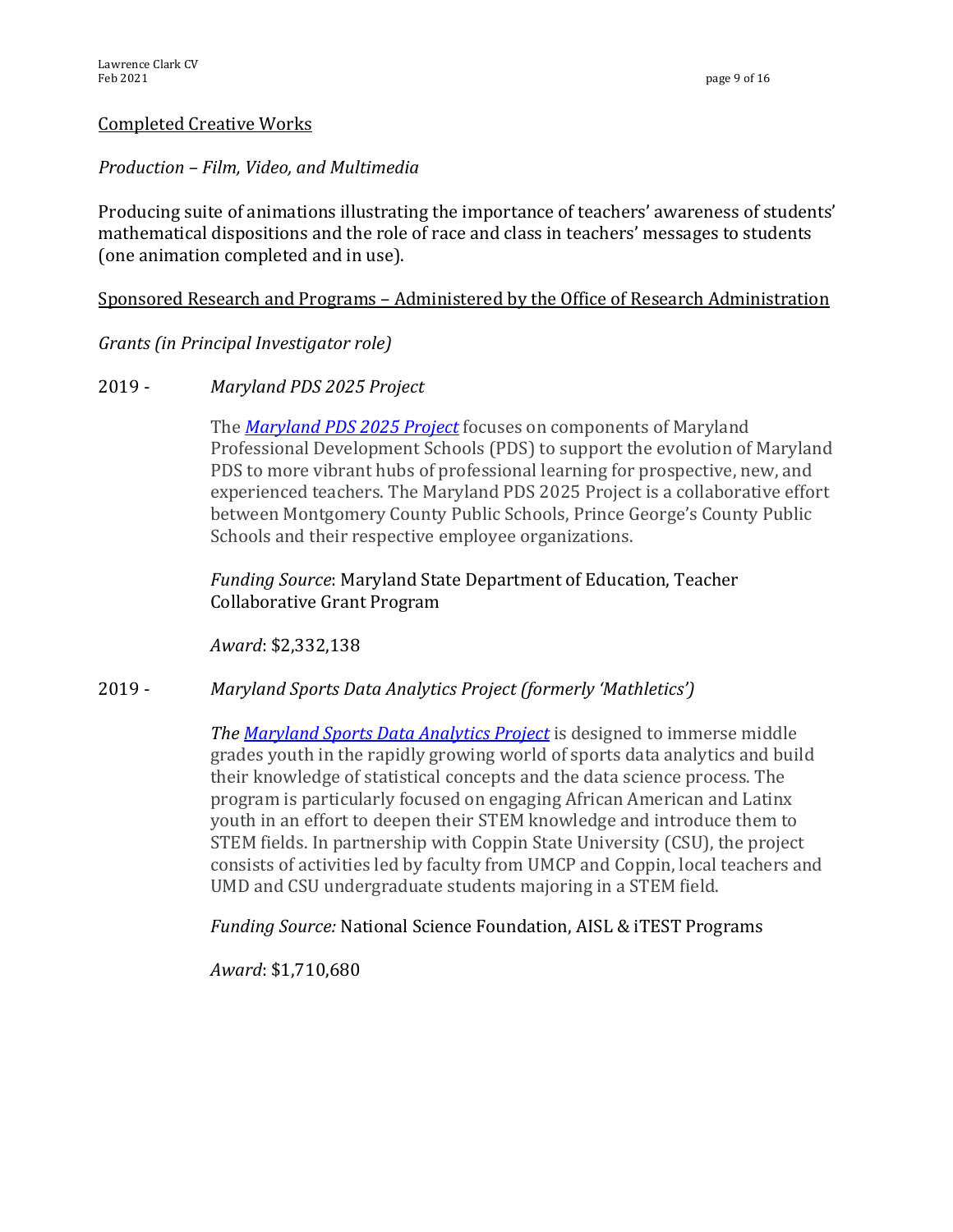2017 *Maryland Data Analytics Program: Performance-Based and Contextualized STEM Learning (formerly 'Mathletics')*

> *Funding Source*: National Security Agency, STEM Education Partnership Program

*Award*: \$49,693

2015 - 16 Mathletics Summer Camp

*Funding Source*: Mathematical Association of America (MAA), Tensor Grant

*Award*: \$4,000

2011 *University of Maryland Noyce Mathematics Scholarship Program*

The UMD Noyce Scholarship is a comprehensive teacher preparation and recruitment effort aimed at attracting and preparing a talented, diverse cohort of UMD undergraduate students to effectively teach science and mathematics in high needs middle and high schools. Through the Noyce program, 32 undergraduates received tuition support on their pathway to becoming secondary mathematics teachers. The program also supported UMD undergraduates in summer internships and employment as tutors in local schools. 

*Funding Source*: National Science Foundation, Robert Noyce Scholarship Program

*Award*: \$1,198,251 

*Grants (in Co-Principal Investigator role)*

| 2012 | University of Maryland Noyce Science Scholarship Program<br><b>Funding Source: National Science Foundation</b><br>Award: \$1,199,674<br>Principal Investigator: Andrew Elby, University of Maryland                          |
|------|------------------------------------------------------------------------------------------------------------------------------------------------------------------------------------------------------------------------------|
| 2009 | Maryland Science and Mathematics Resident Teacher (MSMaRT) Program<br><i>Funding Source U.S. Department of Education, Transition to Teaching Program</i><br>Award: \$2,094,923<br>Principal Investigator: Andrew Brantlinger |
| 2005 | Ongoing Professional Development in Mathematics Project<br>National Science Foundation<br>Award: \$168,000<br>Principal Investigator: Nan Perkins                                                                            |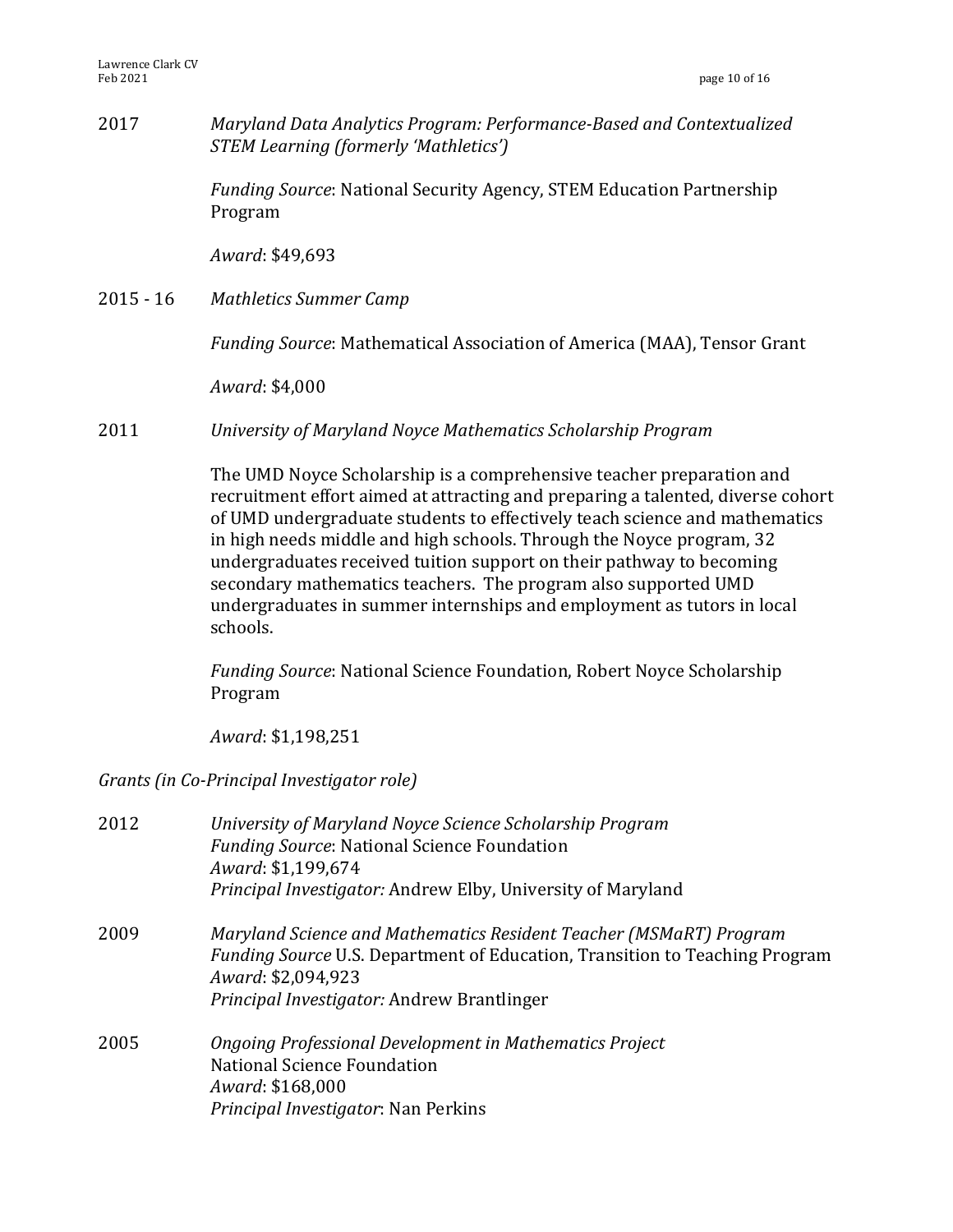# *Grants (in Senior Personnel role)*

2019 - *Examining the Persistence and Motivation of STEM Pre-Service Teachers of Color in the Sherman STEM Teacher Scholars Program* Funding Source: National Science Foundation Award: \$147,823 *Principal Investigator: Ramon Goings, Loyola University* 

# **Service**

**Campus** 

|  |  |  | Department - Teaching and Learning, Policy and Leadership |
|--|--|--|-----------------------------------------------------------|
|  |  |  |                                                           |

2019 Member, Search committee for Teacher Education faculty

2017-20 Coordinator, Secondary Education Programs 2007 Member, Search Committee for Chair of Department of Curriculum and Instruction 2008 Member, Search Committee for faculty in Mathematics Education 2008 Member, Mid-Atlantic Center for Mathematics Teaching and Learning Research Conference Planning Committee

*College – College of Education*

| $2019 -$ | Member, Search Committee for Associate Dean of Educator Preparation                                        |
|----------|------------------------------------------------------------------------------------------------------------|
| $2018 -$ | Member, Improvement Science Leadership Team, Center for Innovation and<br><b>Instructional Improvement</b> |
| 2017     | Chair, College of Education Strategic Planning Re-imagining Educator<br><b>Preparation Workgroup</b>       |
| 2017     | Member, Department Chair Review Committee                                                                  |
| 2016     | At-Large Committee Member, College Senate                                                                  |
| $2016 -$ | Co-chair, Educator Preparation Committee                                                                   |
| 2016     | Member, Faculty Search Committee for faculty positions in Social Studies,<br>Policy, and Teacher Education |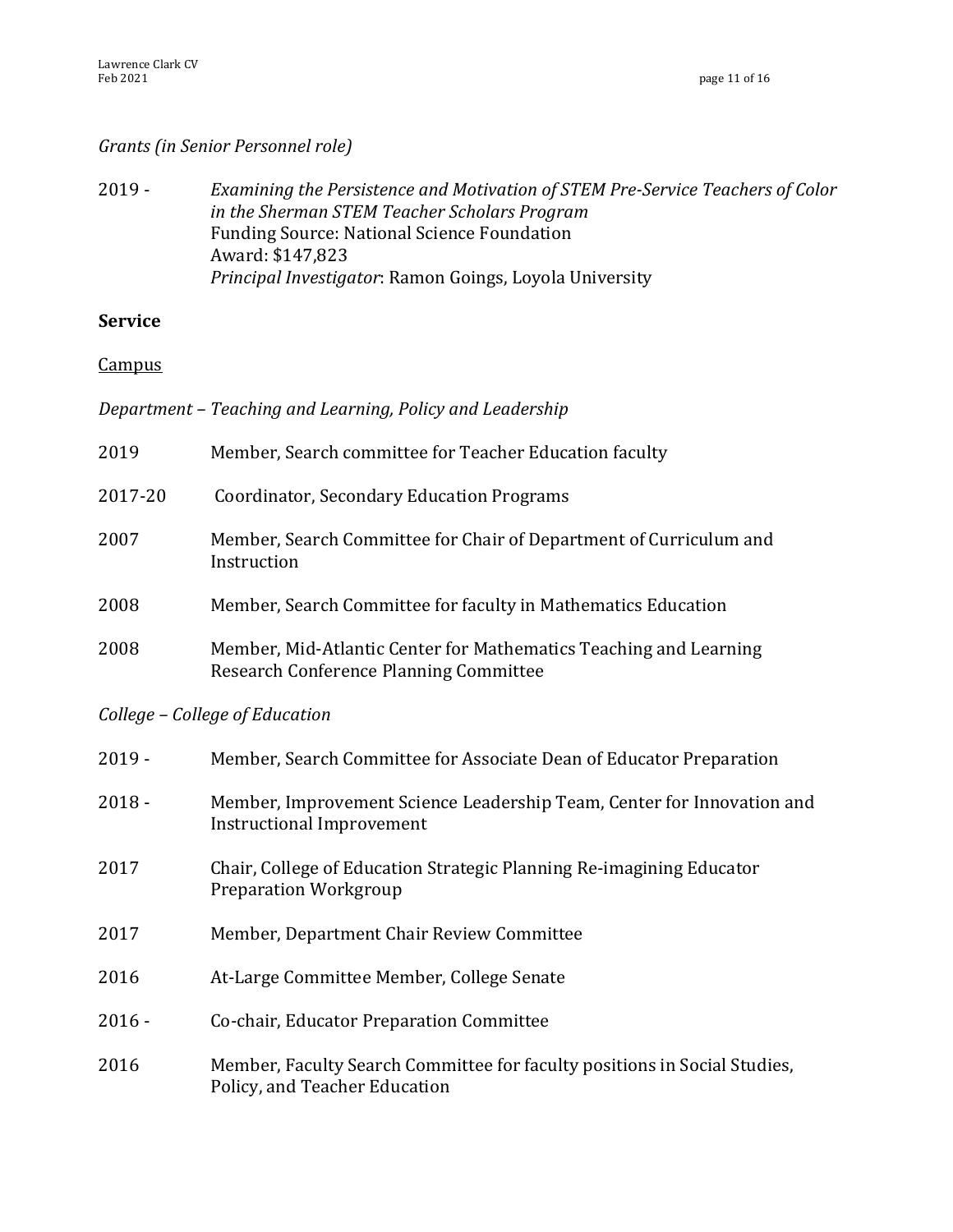| 2014        | Member, Diversity Work Group                                                                                                                                        |  |  |
|-------------|---------------------------------------------------------------------------------------------------------------------------------------------------------------------|--|--|
| 2012        | Member, Task Force on University Supervision and School Based Mentoring                                                                                             |  |  |
| 2009        | Member, Faculty Search Committee for faculty position in Technology<br>Education                                                                                    |  |  |
| 2009        | Lead Author, Secondary Mathematics Education Program Report, submitted<br>for accreditation review by the National Council of Accreditation of Teacher<br>Education |  |  |
| $2007 - 10$ | Member, International Advisory Committee                                                                                                                            |  |  |
|             | University - University of Maryland                                                                                                                                 |  |  |
| 2019-20     | Fellow, Big Ten Academic Alliance Leadership Program                                                                                                                |  |  |
| 2016        | Committee Member, Academic Planning Advisory Committee (APAC)                                                                                                       |  |  |
| 2014        | Member, Search Committee for Associate Director of Terrapin Teachers                                                                                                |  |  |
| 2009        | Member, Selection Committee, Benjamin Banneker/Key Scholarship<br>Competition                                                                                       |  |  |
| 2009        | Interim Director, Center for Mathematics Education (housed in the College of<br>Education)                                                                          |  |  |
| 2008        | Volunteer, Service Day                                                                                                                                              |  |  |
|             | Offices and Committee Memberships Held in Professional Organizations                                                                                                |  |  |
| 2016        | Member, Elections Committee, National Council of Teachers of Mathematics                                                                                            |  |  |
| 2012        | Northeast Regional Representative, Benjamin Banneker Association                                                                                                    |  |  |
|             | <b>Reviewing Activities for Journals and Presses</b>                                                                                                                |  |  |

Peer Reviewer, Journal for Research in Mathematics Education Peer Reviewer, Educational Review Peer Reviewer, Asia Pacific Journal of Education Peer Reviewer, Journal of Teacher Education Peer Reviewer, American Education Research Journal Peer Reviewer, Journal for Urban Mathematics Education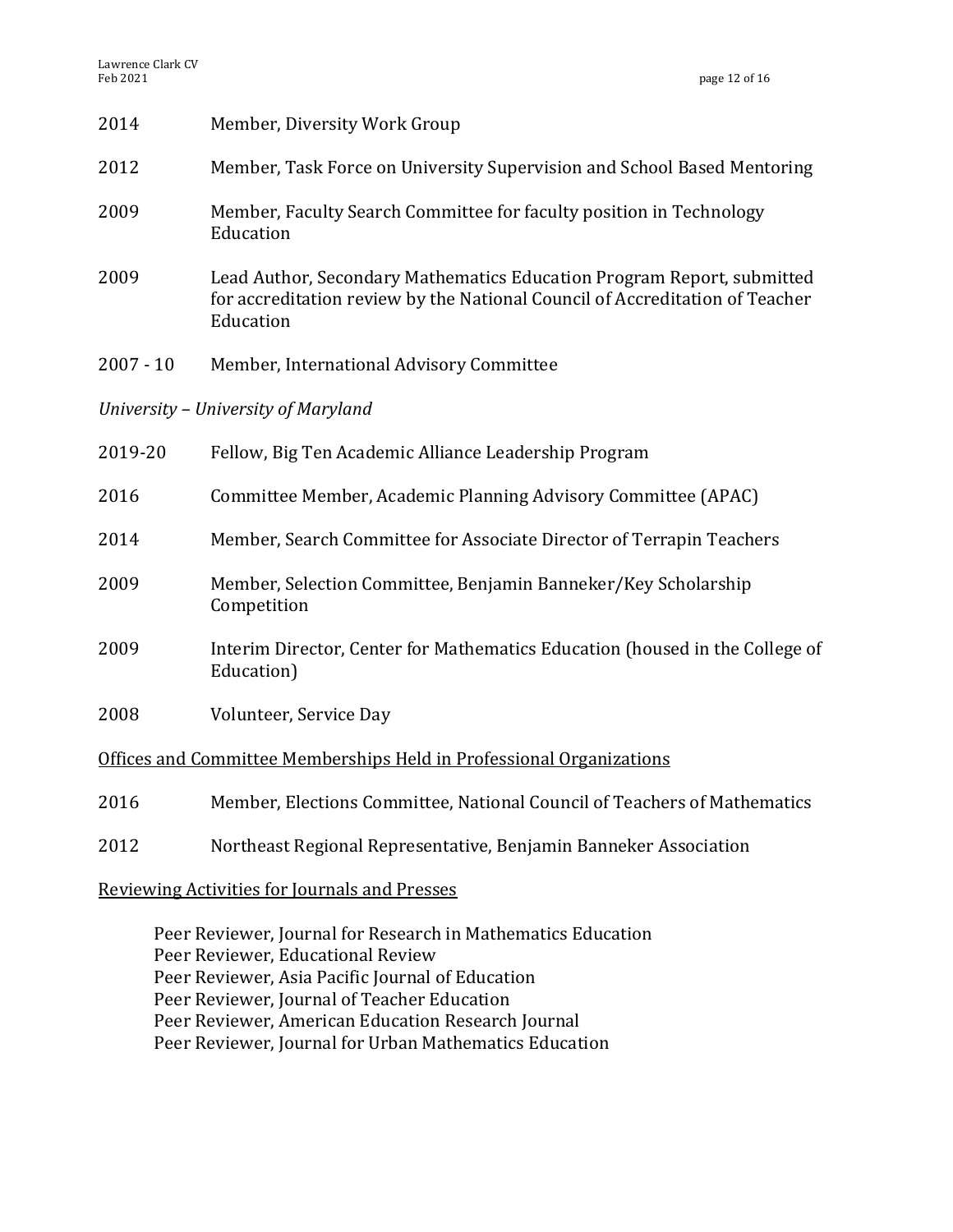### Reviewing Activities for Agencies and Foundations

National Science Foundation Research Proposal Reviewer, Discovery Research  $K - 12$ Program, ITEST Program

### Other Service

2017 - Thurgood Marshall Academy Campus Visit

Coordinated visits for students at the Thurgood Marshall Academy (District of Columbia Public Schools) to attend UMD mathematics classes, meet UMD STEM undergraduates of color, meet UMD STEM faculty of color, and meet with UMD recruitment officials

2013 - 15 Henry Arthur Callis Academy (Alpha Phi Alpha Fraternity, Inc.)

Served as Dean of the Alpha Phi Alpha Fraternity, Inc. Henry Arthur Callis Academy, a college readiness program for local African American male high school seniors designed to support their transition from high school to college

### **Teaching, Extension, Mentoring, and Advising**

#### Courses Taught (UMD)

| TLPL 488        | Knowing and Learning in Mathematics and Science                 |
|-----------------|-----------------------------------------------------------------|
| EDCI 657        | Understanding and Engaging Students' Conceptions of Mathematics |
| EDCI 752        | Foundations of Mathematics Education II: Theory and Research on |
|                 | <b>Mathematics</b>                                              |
| EDCI 682        | Reframing Teacher Professionalism: Achieving Teacher Leadership |
| <b>EDCI 457</b> | Teaching Mathematics in the Middle School                       |
| EDCI 455        | Teaching Mathematics in the High School                         |
| EDCI 858        | Seminar in Mathematics Education                                |
| EDCI 658        | Teaching Internship Seminar                                     |

# **Teaching Innovations**

*Course or Curriculum Development*

2018 – 20 Embracing Diversity Series, Master's of Education with Certification (MCERT)

Led the coordination of faculty engagement and design of the Embracing Diversity Series. In 2018, The Department of Teaching and Learning, Policy and Leadership took on the ambitious work of restructuring the MCERT program with a focus on increasing diversity requirements. As a result, three, 3-credit courses were developed and introduced in the required course sequence. These courses are thematically aligned and build and develop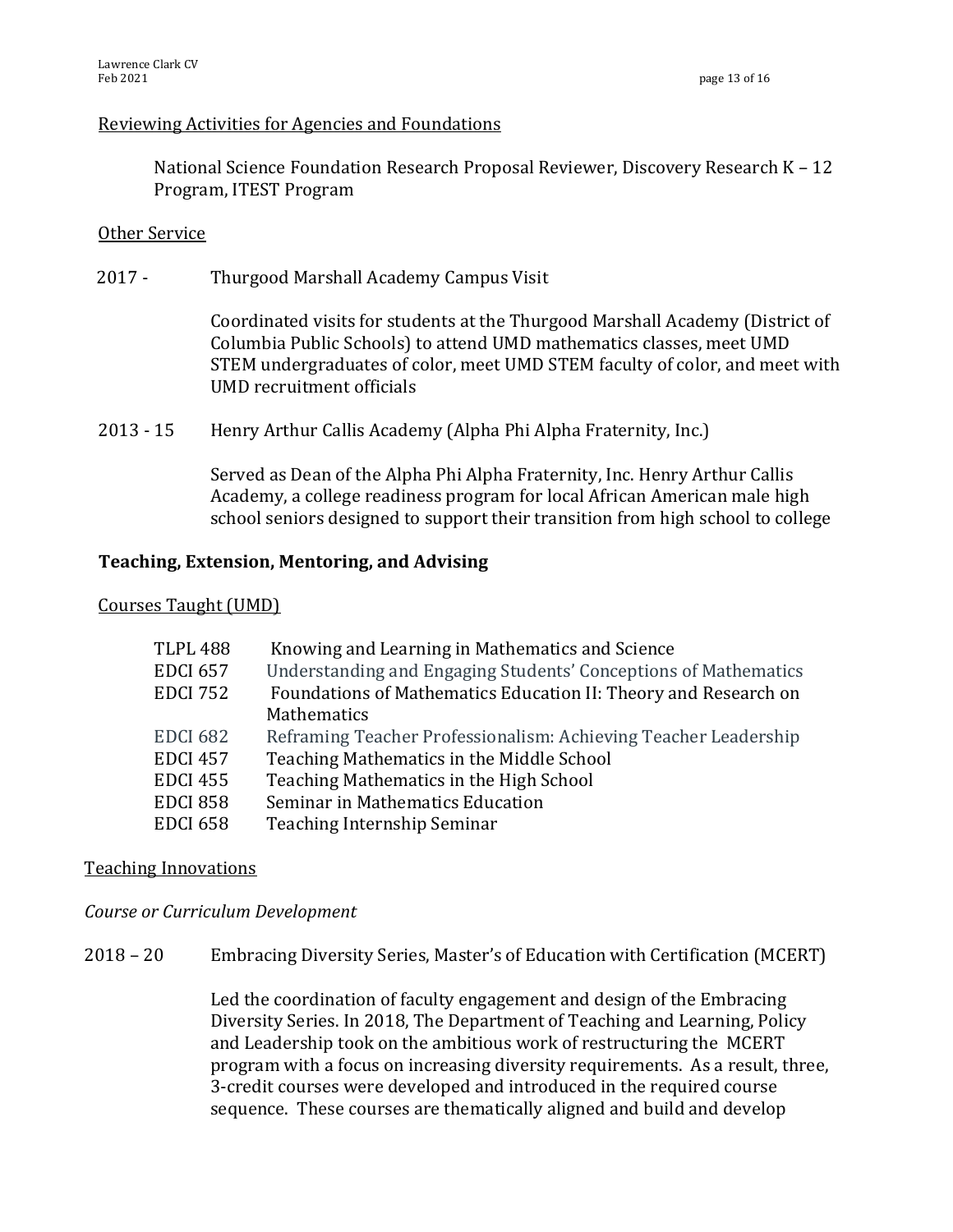students' cultural and social understanding and knowledge as they advance through the sequence. The next stage of development is the integration of the Embracing Diversity Sequence in the undergraduate teacher education programs.

|                 | TLPL 688F                                                                                                                                                                                                                                                                                                                                   | <b>Embracing Diversity: Critical Foundations of Schooling</b>                                                                                                                                          |
|-----------------|---------------------------------------------------------------------------------------------------------------------------------------------------------------------------------------------------------------------------------------------------------------------------------------------------------------------------------------------|--------------------------------------------------------------------------------------------------------------------------------------------------------------------------------------------------------|
|                 | <b>TLPL 638</b>                                                                                                                                                                                                                                                                                                                             | and Education<br><b>Embracing Diversity: Supporting Culturally and</b><br>Linguistically Diverse Learners in the Secondary                                                                             |
|                 | <b>EDSP 609</b>                                                                                                                                                                                                                                                                                                                             | Classroom<br>Embracing Diversity: Teaching Students with Disabilities<br>and Gifted Students in the Secondary Classroom                                                                                |
| 2017            |                                                                                                                                                                                                                                                                                                                                             | Development of course to meet UMD General Education course criteria                                                                                                                                    |
|                 |                                                                                                                                                                                                                                                                                                                                             | Modified and developed mathematics and science education course to meet<br>UMD General Education criteria. Course approved as a General Education<br>History and Social Sciences course in March 2017. |
|                 |                                                                                                                                                                                                                                                                                                                                             | TLPL 488: Knowing and Learning Mathematics and Science                                                                                                                                                 |
| 2010            |                                                                                                                                                                                                                                                                                                                                             | Secondary Mathematics Education Instructional Methods Sequence                                                                                                                                         |
|                 | Worked with mathematics education faculty to restructure secondary<br>mathematics instructional methods course sequence to focus on supporting<br>teacher candidates' capacity to engage in one-on-one and small group teacher<br>and student interactions and candidates' capacity to manage large group and<br>classroom level processes. |                                                                                                                                                                                                        |
|                 | <b>EDCI 455</b><br><b>EDCI 457</b>                                                                                                                                                                                                                                                                                                          | Teaching Mathematics in the High School<br>Teaching Mathematics in the Middle School                                                                                                                   |
| 2013            | <b>EdD Partnership Program</b>                                                                                                                                                                                                                                                                                                              |                                                                                                                                                                                                        |
|                 |                                                                                                                                                                                                                                                                                                                                             | Co-developed instructional leadership course (w/ Hanne Mawhinney) for EdD<br>cohort of Prince George's County Schools administrators (Fall 2013)                                                       |
|                 | <b>EDHI 741</b>                                                                                                                                                                                                                                                                                                                             | Advanced Seminar on Instructional Improvement                                                                                                                                                          |
| <b>Advising</b> |                                                                                                                                                                                                                                                                                                                                             |                                                                                                                                                                                                        |
|                 | Doctoral Program (Committee Chair)                                                                                                                                                                                                                                                                                                          |                                                                                                                                                                                                        |
|                 |                                                                                                                                                                                                                                                                                                                                             |                                                                                                                                                                                                        |

2020 Camille Fair, Ph.D., Minority and Urban Education Dissertation Title: Place Value: A Qualitative Study of Being a Black Girl in Urban *Mathematics Classrooms*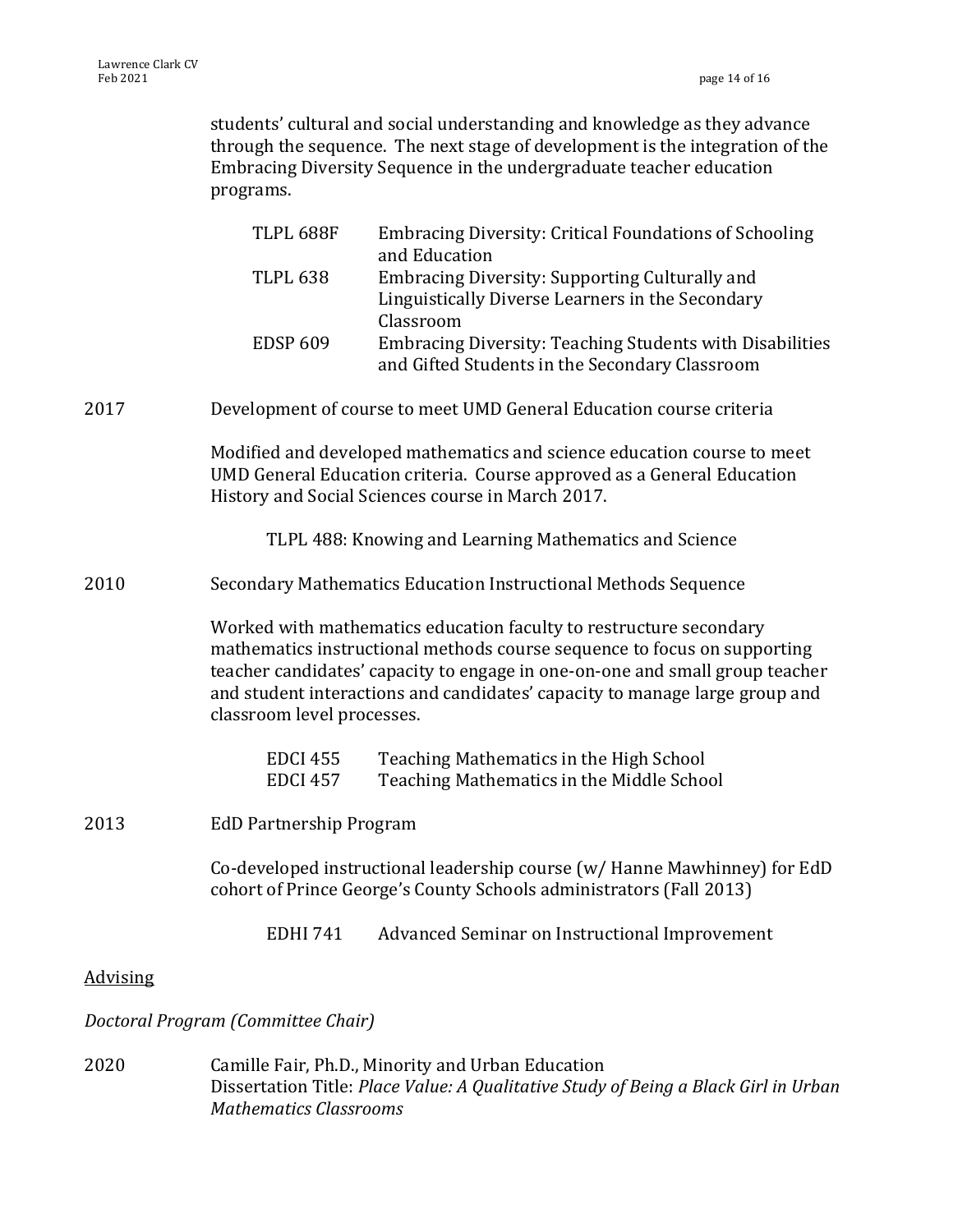| 2018 | Holly Young Ph.D., Mathematics Education<br>Dissertation Title: Wanting to Do Right By Students: Examining a Teacher's and<br>Students' Experiences with Whole Class Discussions in One Middle School<br>Classroom Using the Connected Math Project |
|------|-----------------------------------------------------------------------------------------------------------------------------------------------------------------------------------------------------------------------------------------------------|
| 2018 | Alicia Morse Ph.D., Mathematics Education<br>Dissertation Title: If Not Me, Then Who?" Resources, Orientations,<br>and Goals of Effective and Equity-Minded Developmental Mathematics<br>Instructors in a Community College Context                 |
| 2013 | Toya Jones Frank, Ph.D., Mathematics Education<br>Dissertation title: Widgets and Digits: A Study of Novice Middle School Teachers<br>Attending to Mathematics Identity in Practice                                                                 |
| 2012 | Wanda McCoy, Ph.D., Mathematics Education<br>Dissertation title: Assessing Pre-Service Teachers' Knowledge of and Attitudes<br>Towards Incorporating Social Justice Education in Elementary School<br><b>Mathematics Classes</b>                    |

### Professional and Extension Education

2013 - 18 Mathletics Summer Camp

With colleagues in the Maryland Institute for Minority Achievement and Urban Education, established Mathletics, a summer math camp facilitated on the UM campus for rising 6th and 7th grade mathematically talented and motivated minority males. Partial funding for the Mathletics camp was secured through the Mathematical Association of America Tensor Grant

# **International Activities**

- 2018 Teachers 2 Teachers, International Served on a team of educators selected to facilitate professional development for upper elementary mathematics teachers in Nairobi, Kenya
- 2016 Teachers 2 Teachers, International/Galapagos Conservancy

Served on a team of educators selected to facilitate professional development for upper elementary mathematics teachers in Galapagos Islands and Quito, Ecuador